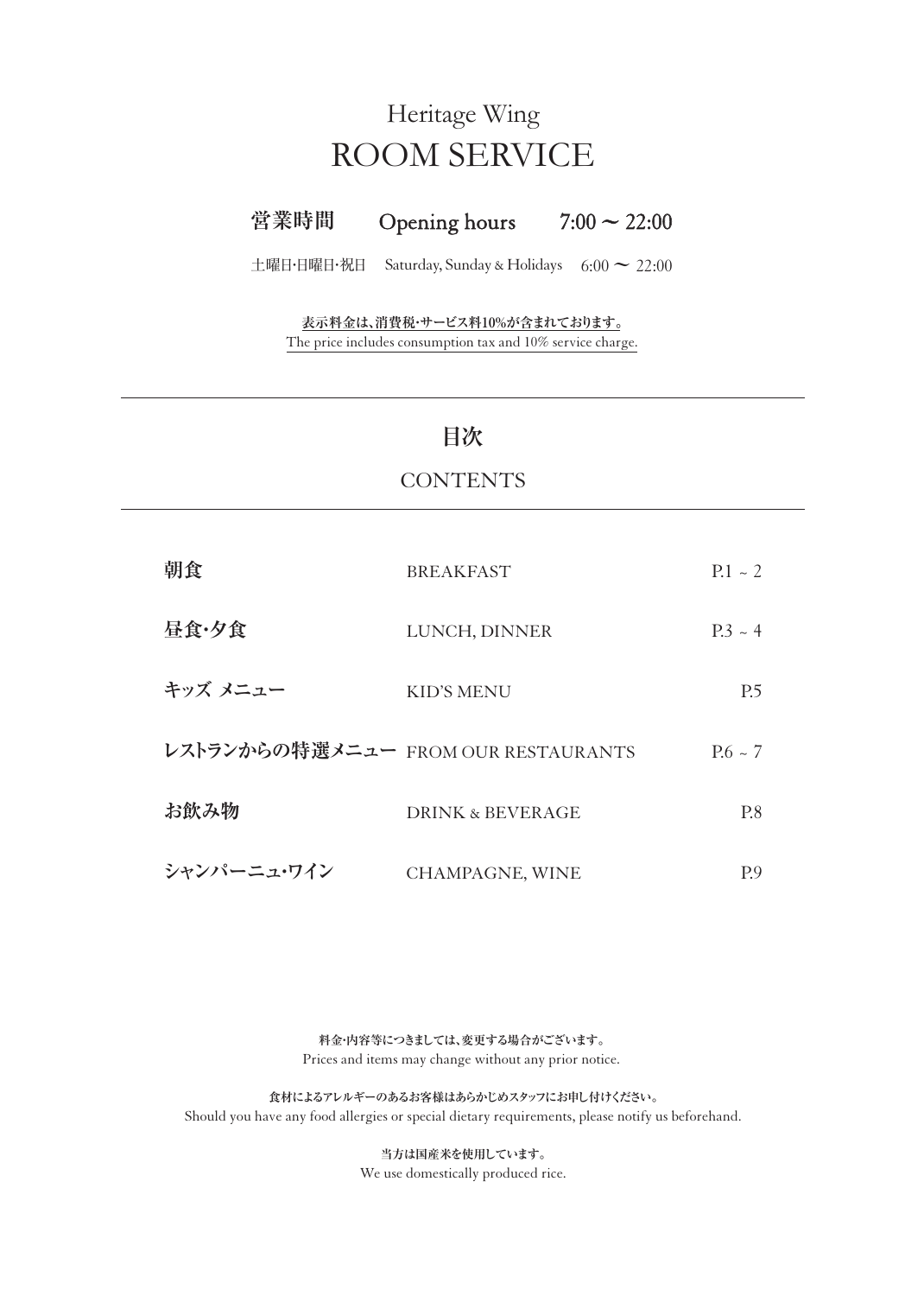#### **朝食 Breakfast | 7:00~11:30**

#### The price includes consumption tax and 10% service charge. **表示料金は、消費税・サービス料10%が含まれております。**

**ヘリテージウイングブレックファスト**

Heritage Wing Breakfast

¥ 6,000

#### **フレッシュジュース オレンジ または グレープフルーツ**

Fresh Juice Orange or Grapefruit

#### **フルーツ盛り合わせ**

Assorted Fruit

### **プレーンヨーグルト または 低脂肪ヨーグルト ブルーベリーソース添え**

Plain Yogurt or Low Fat Yogurt with Blueberry Sauce

#### **卵料理**

**フライ、ポーチ、スクランブル、ボイルまたはプレーンオムレツ ベーコン、ハム または ソーセージ**

Eggs Fried, Poached, Scrambled, Boiled or Plain Omelet with Bacon, Ham or Sausage

> Toast or Morning Roll **トースト または モーニングロール**

> > Coffee or Tea **コーヒー または 紅茶**

**コンチネンタルブレックファスト**

Continental Breakfast

¥ 6,000

**フレッシュジュース オレンジ または グレープフルーツ**

> Fresh Juice Orange or Grapefruit

**グラノーラ または コーンフレーク バナナ添え**

> Granola or Corn Flakes with Banana

**プレーンヨーグルト または 低脂肪ヨーグルト ブルーベリーソース添え**

> Plain Yogurt or Low Fat Yogurt with Blueberry Sauce

#### Toast or Morning Roll **トースト または モーニングロール**

Coffee or Tea **コーヒー または 紅茶**

**和朝食 Japanese Breakfast | 7:00~9:30**

### **和朝食**

Japanese Breakfast

#### ¥ 6,000

**焼魚・煮物・卵料理・小鉢・香の物・味噌椀・フルーツ ご飯 または お粥 フレッシュジュース(オレンジ または グレープフルーツ)**

Grilled Fish, Boiled Vegetables, Eggs (Japanese Style), Small Dish, Pickles, Miso Soup and Fruit Steamed Rice or Rice Porridge Fresh Juice (Orange or Grapefruit)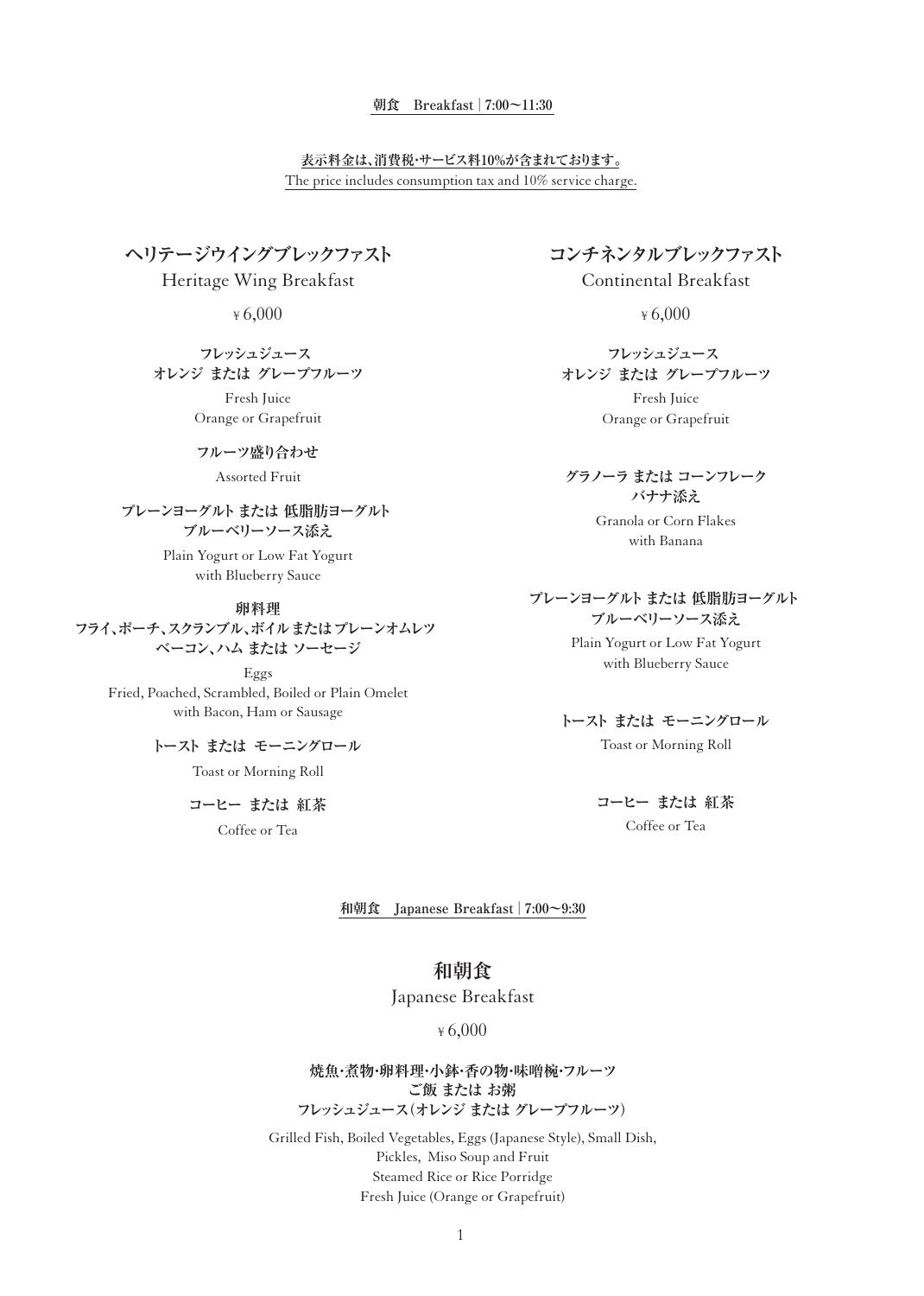#### **朝食 Breakfast | 7:00~11:30**

| 朝食一品料理                          | A La Carte                                             |          |
|---------------------------------|--------------------------------------------------------|----------|
|                                 | (消費税・サービス料込)                                           |          |
| フレッシュオレンジジュース                   | Fresh Orange Juice                                     | $*1,600$ |
| フレッシュグレープフルーツジュース               | Fresh Grapefruit Juice                                 | 1,600    |
| プレーン または 低脂肪ヨーグルト ベリーソース添え      | Plain Yogurt or Low Fat Yogurt with Berry Sauce        | 1,200    |
| ミックスサラダ                         | Mixed Salad                                            | 1,800    |
| シリアル<br>コーンフレーク または グラノーラ ミルク添え | Cereal                                                 | 1,100    |
| バナナ添え                           | Corn Flakes or Granola with Milk<br>With Sliced Banana | 500      |
| 卵料理(2個)                         | $2$ Eggs                                               | 1,300    |
| フライ、ポーチ、スクランブル または ボイル          | Fried, Poached, Scrambled or Boiled                    |          |
| ベーコン、ハム または ソーセージ               | Bacon, Ham, or Sausage                                 | 1,100    |
| オムレツ(卵3個)ハム または チーズ             | Omelette (3 Eggs) Ham or Cheese                        | 2,200    |
|                                 |                                                        |          |

| オークラベーカリー特製                                 | From Okura Bakery                                                   |          |
|---------------------------------------------|---------------------------------------------------------------------|----------|
| フレンチトースト フルーツ添え                             | French Toast with Fruit                                             | $*3.300$ |
| トースト(2枚)ホワイト、レーズン または ホールウィート               | Toast (2 Slices) White, Raisin or Whole Wheat                       | 1,100    |
| ベーカリーバスケット(3個)<br>クロワッサン・シナモンロール・デニッシュペストリー | Bakery Basket (3 Pieces)<br>Croissant, Cinnamon Roll, Danish Pastry | 1,200    |

| お飲み物 (ポットサービス)  | Beverage (Pot Service)     |          |
|-----------------|----------------------------|----------|
| コーヒー または エスプレッソ | Coffee or Espresso         | $*1,700$ |
| 紅茶              | Tea                        | 1.700    |
| カフェオレ または カフェラテ | Café au Lait or Café Latte | 1,800    |
| フレッシュハーブティー     | Fresh Herb Tea             | 1.800    |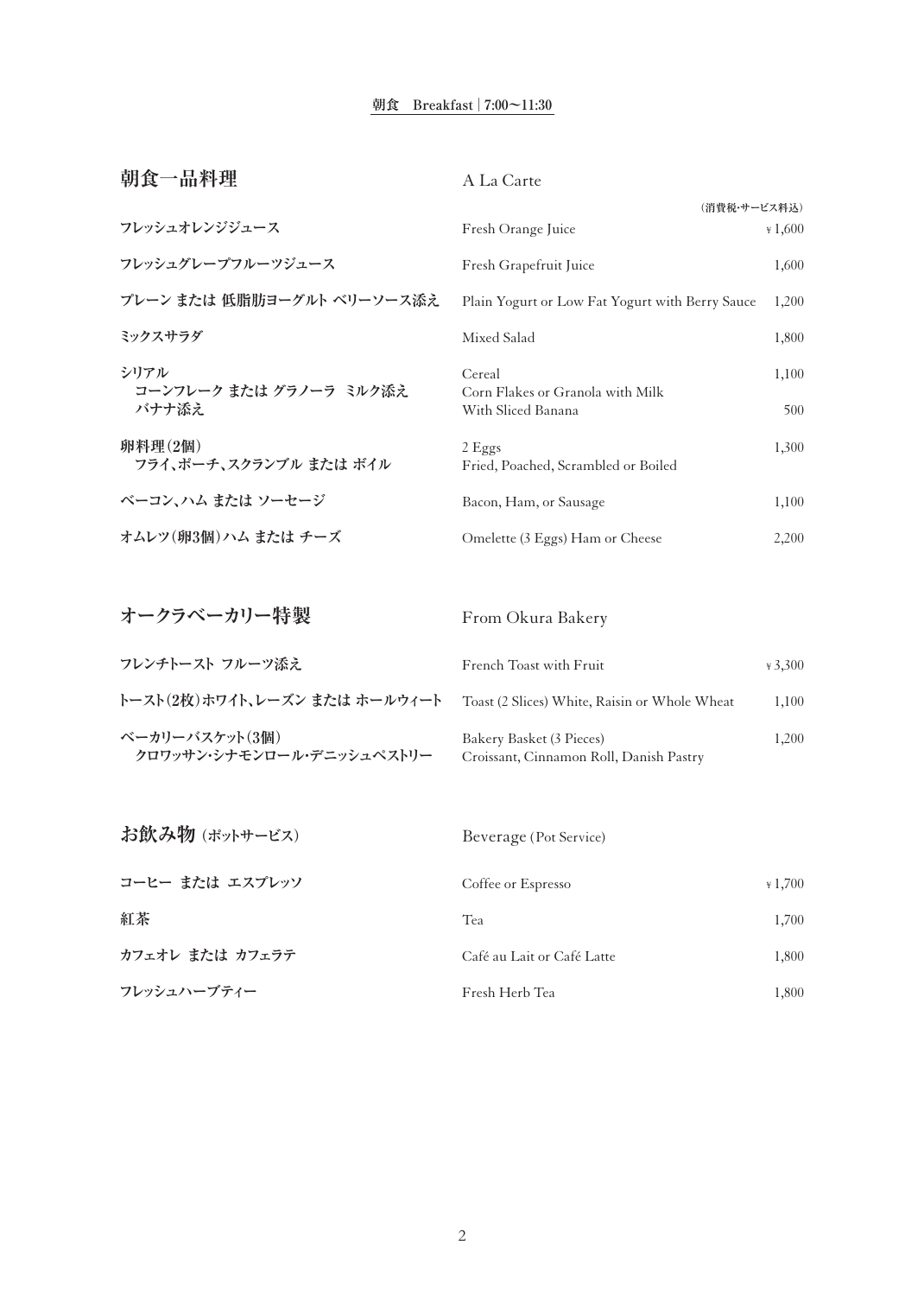#### **昼食・夕食 Lunch & Dinner | 11:30~22:00**

| 前菜・スープ                  | Appetizer & Soup                                         |                          |
|-------------------------|----------------------------------------------------------|--------------------------|
| スモークサーモン                | Smoked Salmon                                            | (消費税・サービス料込)<br>$*3,800$ |
| チーズの盛り合わせ               | Assorted Cheese with Baguette                            | 3,300                    |
| オードブル3種盛り合わせ            | Assorted 3 Kinds of Appetizers                           | 3,800                    |
| キャビア ブリニとコンディメント添え      | Caviar with Blini and Condiments                         | 12,000                   |
| 冷製ポテトのクリームスープ "ヴィシソワーズ" | Cold Cream of Potato Soup "Vichyssoise"                  | 2,000                    |
| ミネストローネスープ              | Minestrone Soup                                          | 2,000                    |
| コーンスープ                  | Corn Soup                                                | 1,900                    |
|                         |                                                          |                          |
| メインディッシュ                | Main Dish                                                |                          |
| 彩り温野菜                   | Assorted Hot Vegetables                                  | $*3,700$                 |
| 真鯛のグリル おろしポン酢添え         | Grilled Seabream<br>with Grated "Daikon" & "Ponzu" Sauce | 4,500                    |
| 若鶏のグリル 温野菜添え            | Grilled Chicken with Hot Vegetables                      | 4,400                    |
| ハンバーグステーキ マッシュルームソース    | Hamburger Steak with Mushroom Sauce                      | 4,800                    |
| フィレビーフステーキ(140g) "テリヤキ" | Fillet Beef Steak (140g) "Teriyaki"                      | 6,200                    |
| かにコロッケトマトソース添え          | Crabmeat Croquette with Tomato Sauce                     | 4,600                    |
| ライス または パン              | Rice or Bread                                            | 700                      |
|                         |                                                          |                          |
| 和食軽食(下記のお食事にはフルーツが付きます) | Japanese Snack (Including Fruit)                         |                          |
| おにぎり(梅・たらこ・鮭) 香の物・味噌椀   | "Onigiri" (Rice Wrapped in Laver)                        | $*3,000$                 |
| うな重 香の物・味噌椀             | "Unaju" (Eel Served on Rice)                             | 9,000                    |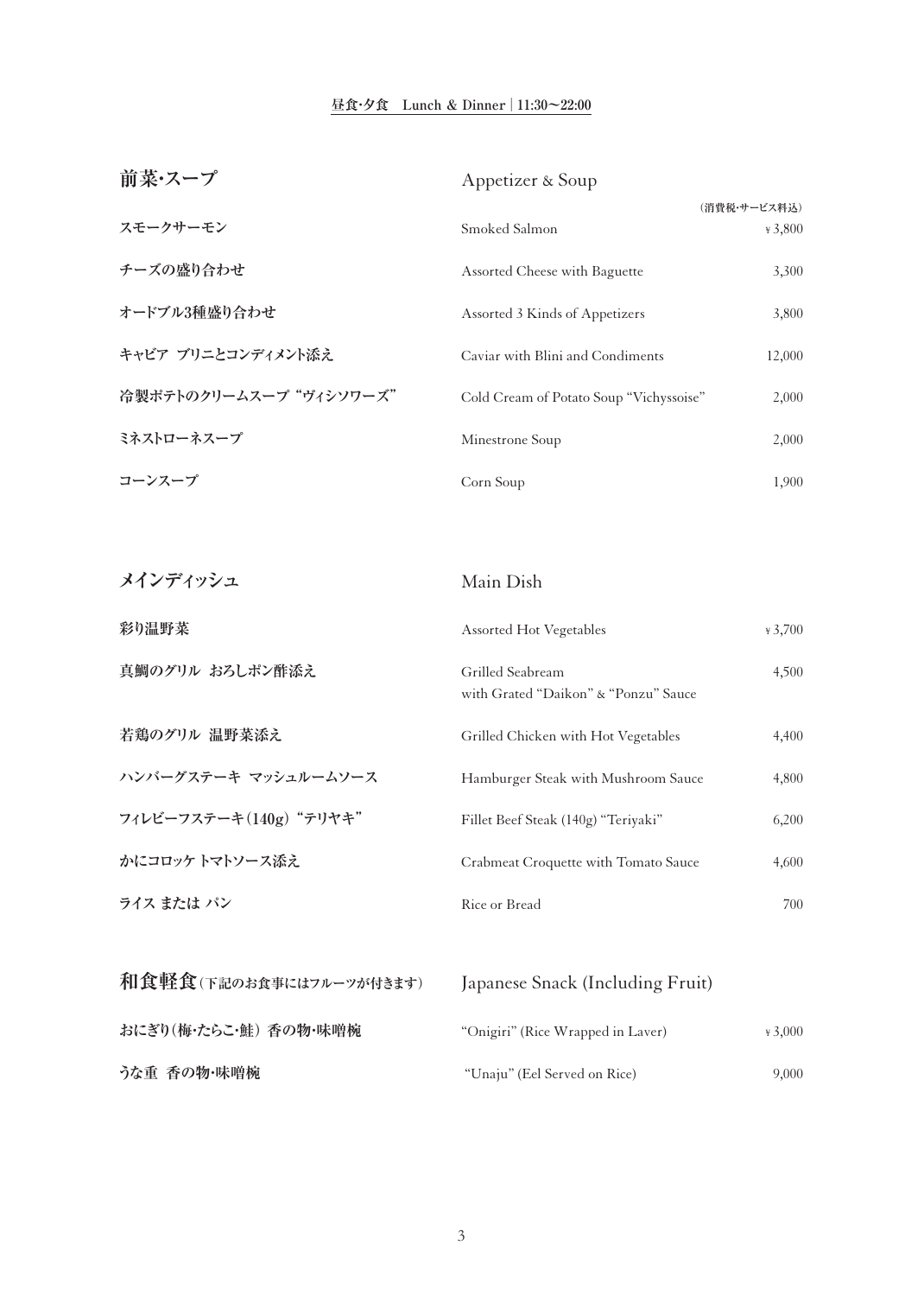#### **昼食・夕食 Lunch & Dinner | 11:30~22:00**

| スナック & サラダ                       | Snack & Salad                                                         |
|----------------------------------|-----------------------------------------------------------------------|
|                                  | (消費税・サービス料込)                                                          |
| カレーライス サラダ添え                     | Curry and Rice with Salad<br>$*4,200$                                 |
| (ビーフ、海老 または 野菜)                  | (Beef, Shrimp or Vegetables)                                          |
| フィレビーフピラフ サラダ添え                  | Pilaff with Fillet Beef and Salad<br>4,000                            |
| スパゲティ ボロネーズ サラダ添え                | Spaghetti Bolognese with Salad<br>3,900                               |
| ベジタブル ペペロンチーノ スパゲティ 和風味<br>サラダ添え | Vegetable Peperoncino Spaghetti Japanese Style<br>3,700<br>with Salad |
| ミックスサンドイッチ                       | Mixed Sandwich<br>3,200                                               |
| ローストビーフ・トマト・ハム・レタス               | (Roast Beef, Tomato, Ham & Lettuce)                                   |
| クラブハウスサンドイッチ                     | Clubhouse Sandwich<br>3,500                                           |
| カイザーバーガー                         | Kaiser Burger<br>4,200                                                |
| バンズ・ベーコン・パティ・チーズ・グリビッシュソース・野菜    | Kaiser Roll, Bacon, Patty, Cheese, Gribiche Sauce and Vegetables      |
| シーザーサラダ チキン・チーズ添え                | Caesar Salad with Chicken and Cheese<br>3,400                         |
| デトックスサラダ キャロットドレッシング添え           | Detox Salad with Carrot Dressing<br>2,700                             |
| ミックスリーフ・スプラウト・キヌア・海藻・こんにゃく添え     | with Mixed Leaves, Sprouts, Quinoa, Seaweed and Konjac                |
| 各種ドレッシング : フレンチ、サウザンドアイランド、      | Choice of Dressing: French, Thousand Island,                          |
| ブルーチーズ、和風                        | Blue Cheese, Japanese or Mayonnaise                                   |

 **ブルーチーズ、和風 または マヨネーズ**

| デザート & フルーツ                      | Dessert & Fruit                                |          |
|----------------------------------|------------------------------------------------|----------|
| ケーキ各種 バニラソース添え                   | Cake of the Day                                | $*1,200$ |
| グレープフルーツゼリー ヨーグルト添え              | Grapefruit Jelly with Yogurt                   | 1,500    |
| アイスクリーム各種<br>(バニラ、チョコレート または 抹茶) | Ice Cream<br>(Vanilla, Chocolate or Green Tea) | 1,200    |
| シャーベット                           | Sherbet                                        | 1,200    |
| カスタードプリン                         | <b>Custard Pudding</b>                         | 1,500    |
| ピーチメルバ                           | Peach Melba                                    | 1,500    |
| チョコレートサンデー                       | Chocolate Sundae                               | 1,500    |
| フレッシュフルーツプレート                    | Fresh Fruit Plate                              | 3,600    |
| シェフ特製 本日のデザート                    | Dessert of the Day                             | 2,500    |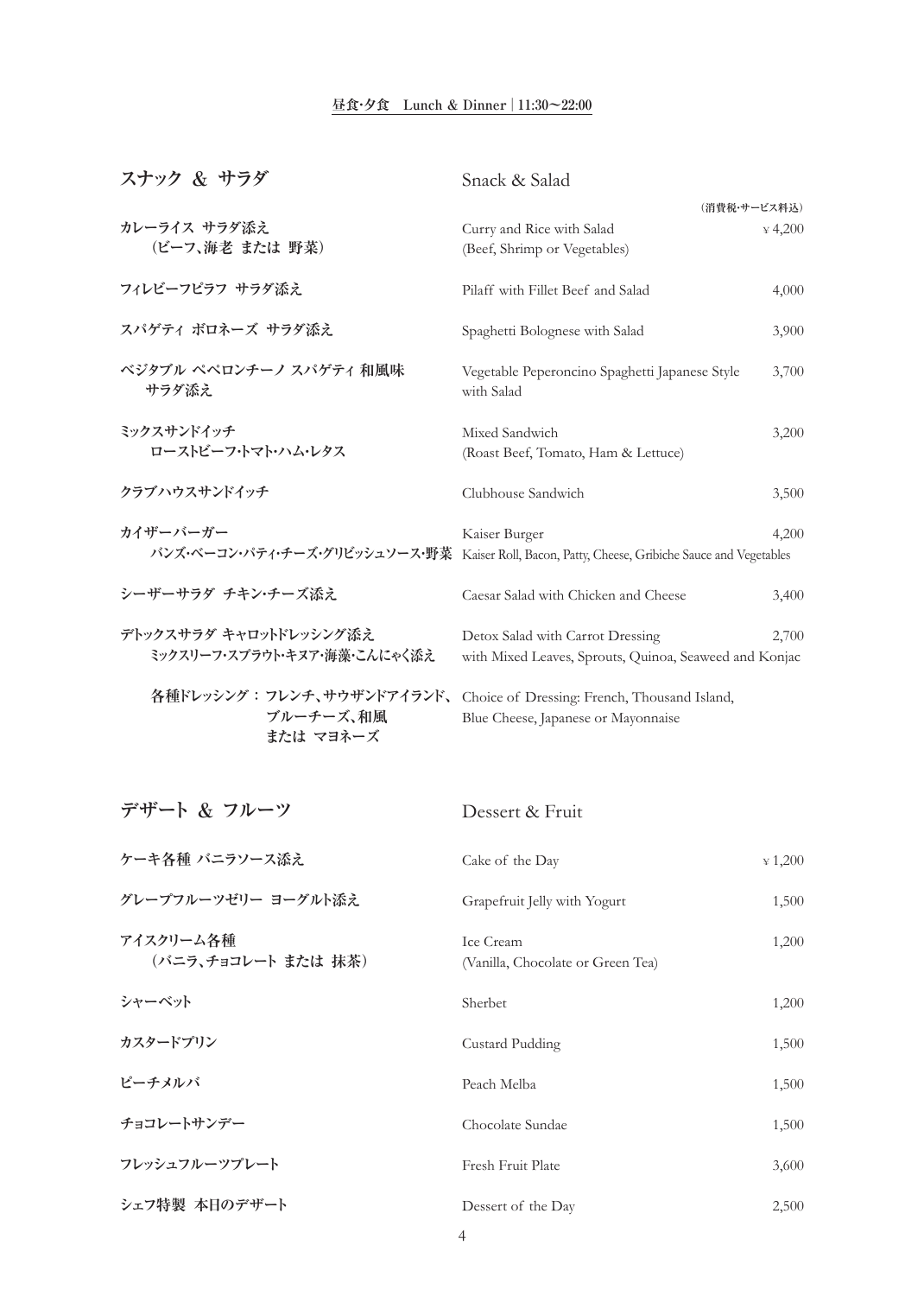#### **昼食・夕食 Lunch & Dinner | 11:30~22:00**

#### **表示料金は、消費税・サービス料10%が含まれております。**

The price includes consumption tax and 10% service charge.

| キッズメニュー                 | Kid's Menu                                  |          |
|-------------------------|---------------------------------------------|----------|
| コーンスープ                  | Corn Soup                                   | $*1,200$ |
| チキンオムライス ハヤシソース添え       | Chicken Omelette Rice with Demi-glace Sauce | 2,700    |
| ミニハンバーグと海老フライの盛り合わせ     | Small Hamburger Steak and Deep-fried Prawns | 3,000    |
| カスタードプリン                | Custard Pudding                             | 1,500    |
| アイスクリーム(バニラ または チョコレート) | Ice Cream (Vanilla or Chocolate)            | 1,200    |

**ランチボックス**

### Lunch Box

Please make a reservation one day in advance **前日までにご予約ください。**

**サンドイッチボックス** Sandwich Box

¥ 4,000

#### **ミックスサンドイッチ フル-ツ・ミネラルウォーター(ペットボトル)**

Mixed Sandwich Fruit and Mineral Water (Bottle)

## **おにぎりボックス** Onigiri Box

¥ 4,000

#### **おにぎり 香の物・フルーツ・緑茶(ペットボトル)**

Onigiri (Rice Wrapped in Laver), Pickles, Fruit and Green Tea (Bottle)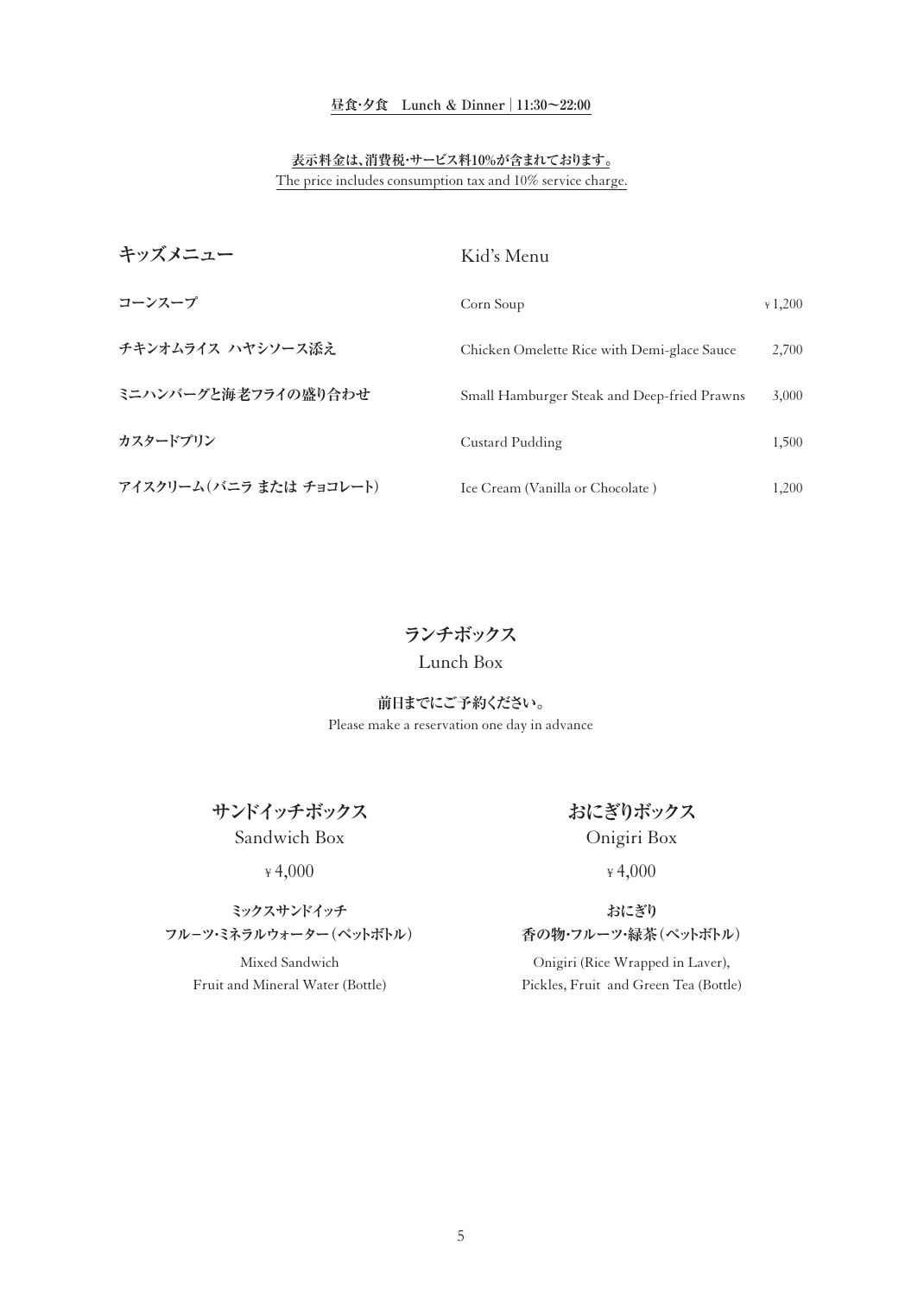#### **レストランからの特選メニュー from Our Restaurant | 11:30~14:30 17:30~21:00**

| 山里鮨                                    | YAMAZATO SUSHI                                                    |
|----------------------------------------|-------------------------------------------------------------------|
| 1. 鮨<br>10貫·巻物·味噌椀<br>$\boldsymbol{A}$ | (消費税・サービス料込)<br>NIGIRI SUSHI A with Miso Soup<br>$*11,000$        |
| 2. 鮨<br>12貫·巻物·味噌椀<br>B                | NIGIRI SUSHI B with Miso Soup<br>16,000                           |
| 3. 生ちらし<br>味噌椀                         | 15,000<br>CHIRASHI with Miso Soup                                 |
| 山里                                     | YAMAZATO                                                          |
| 4. お造り御膳 一品・ご飯・味噌椀・香の物                 | SASHIMI with Rice and Miso Soup<br>$*7,800$                       |
| 5. 季節の焼き魚御膳 一品・ご飯・味噌椀・香の物              | Grilled Seasonal Fish with Rice and Miso Soup<br>7,500            |
| 6. 和牛すき煮御膳<br>突出し・ご飯・味噌椀・香の物           | Boiled Beef, Sukiyaki-Style Set with Rice and Miso Soup<br>11,000 |
| 7. 天重 味噌椀·香の物                          | "TENJU" (Tempura on Rice) with Miso Soup<br>7,200                 |
| 一品料理                                   | A La Carte                                                        |
| 8.子持ち若布                                | Herring Roe on Kelp<br>$*2,700$                                   |
| 9. もずく酢                                | Mozuku Seaweed in Vinegar<br>3,200                                |
| 10. 生湯葉 雲丹亀甲あん                         | Soy Milk Skins and Sea Urchin with Starchy Soy Sauce<br>4,200     |
| 11. きざみ生野菜                             | Julienne Vegetables with Soy Sauce Dressing<br>2,700              |
| 12. かに胡麻ドレッシング                         | King Crab Salad with Sesame Mayonnaise<br>3,600                   |
| 13. 若布うど                               | Seaweed and Udo Stalks in Vinegar Sauce<br>2,400                  |
| 14. 野菜炊き合わせ                            | Assorted Simmered Seasonal Vegetables<br>3,600                    |
| 15. 特選牛すき煮                             | Boiled Beef, Sukiyaki-Style<br>13,000                             |
| 16. 黒豚角煮                               | Simmered Pork with Light Soy Sauce<br>4,100                       |
| 17. 冷やしうどん または そば                      | Cold Japanese Udon Noodles or Soba Noodles<br>2,100               |
| 18. とり野菜うどん または そば                     | Chicken and Vegetable Udon Noodles or Soba Noodles 2,500          |

**このページのお料理は、上記各レストランよりお届けいたしますので多少お時間をいただきます。** As the above menu items are prepared by the restaurant, delivery may take a little longer than other room service deliveries.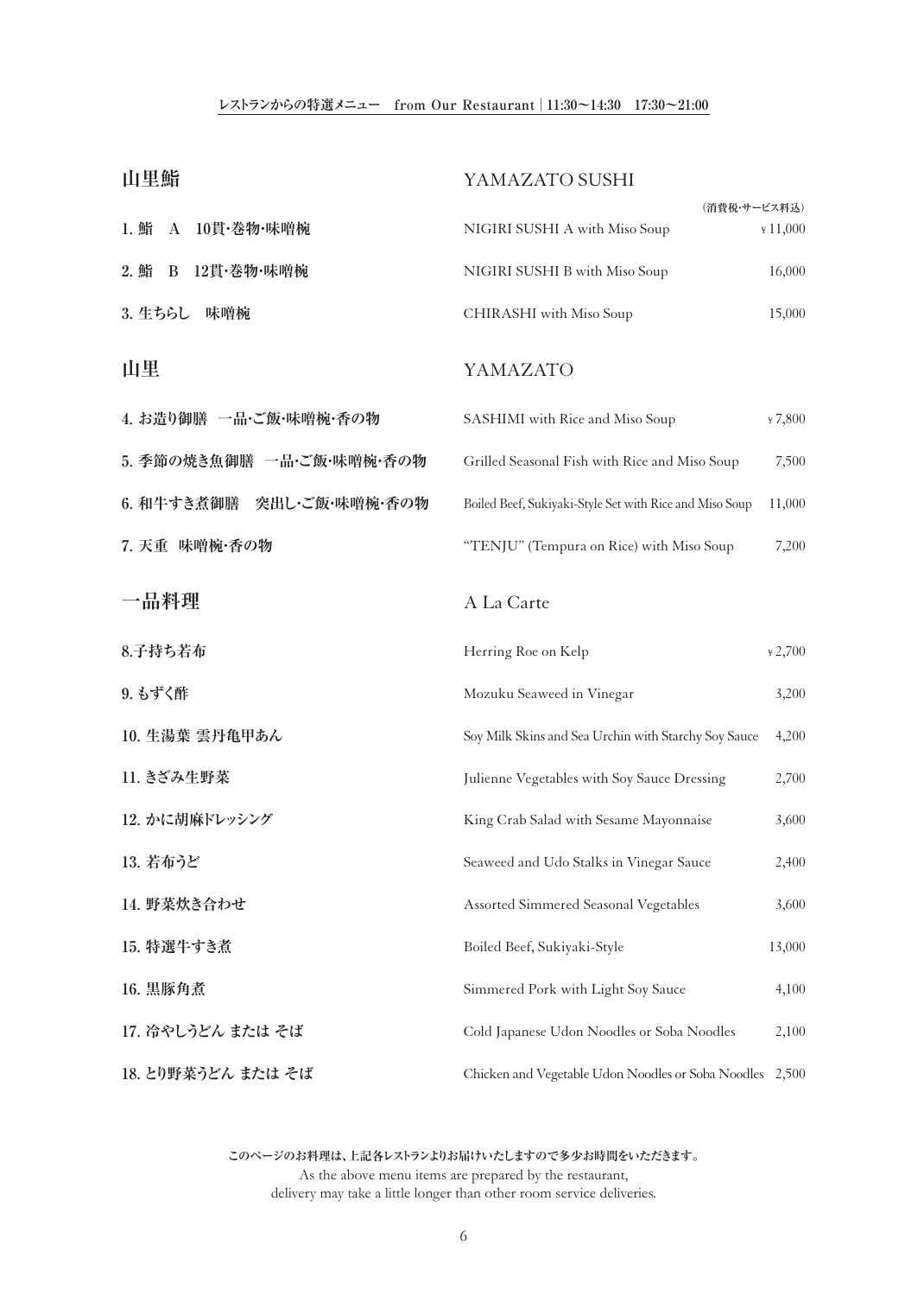#### **レストランからの特選メニュー from Our Restaurant | 11:30~14:30 17:30~21:00**

| 桃花林                    |       | <b>TOH-KA-LIN</b>                                   |                          |
|------------------------|-------|-----------------------------------------------------|--------------------------|
| 21. 三種冷菜盛り合わせ          | 三色拼盆  | Assorted Chilled Appetizers (3 Kinds)               | (消費税・サービス料込)<br>$*9,400$ |
| 22. ふかひれの姿煮込み          | 紅焼大排翅 | Braised Whole Shark's Fin                           | 13,200                   |
| 23. かにの卵入りふかひれのスープ     | 蟹黄魚翅  | Shark's Fin and Crab Roe Soup (1 Cup)               | 3,900                    |
| 24. 海老のチリソース煮          | 乾焼蝦仁  | Braised Shrimp in Chili Sauce                       | 7,000                    |
| 25. 酢豚                 | 酥古老肉  | Sweet and Sour Pork                                 | 5,600                    |
| 26. 麻婆豆腐               | 麻婆豆腐  | Tofu and Minced Beef in Chili Sauce                 | 5,100                    |
| 27.牛肉のオイスターソース炒め       | 蠔油牛肉  | Sautéed Beef with Oyster Sauce                      | 7,200                    |
| 28. かにの手の揚げもの 1球       | 百花蟹手  | Deep-fried Stuffed Crab Claw (1 Piece)              | 2,700                    |
| 29. 鴨の皮巻き北京風 1枚        | 掛爐片皮鴨 | Roast Duck Skin, Peking Style (1 Piece)             | 2,600                    |
| 30. 春巻 2本              | 春捲    | Spring Rolls (2 Pieces)                             | 1,000                    |
| 31. かにたまのかけご飯<br>スープ付き | 天津燴飯  | Egg Fu-Young (Crabmeat) on Rice Served<br>with Soup | 3,900                    |
| 32. 五目炒飯 スープ付き         | 八珍炒飯  | Mixed Fried Rice Served with Soup                   | 2,800                    |
| 33. 五目焼きそば             | 八珍炒麺  | Mixed Fried Noodles                                 | 2,800                    |
| 34. 新鮮果実入り杏仁豆腐         | 鮮果豆腐  | Almond Jelly with Fresh Fruit                       | 2,000                    |

**このページのお料理は、上記各レストランよりお届けいたしますので多少お時間をいただきます。** As the above menu items are prepared by the restaurant, delivery may take a little longer than other room service deliveries.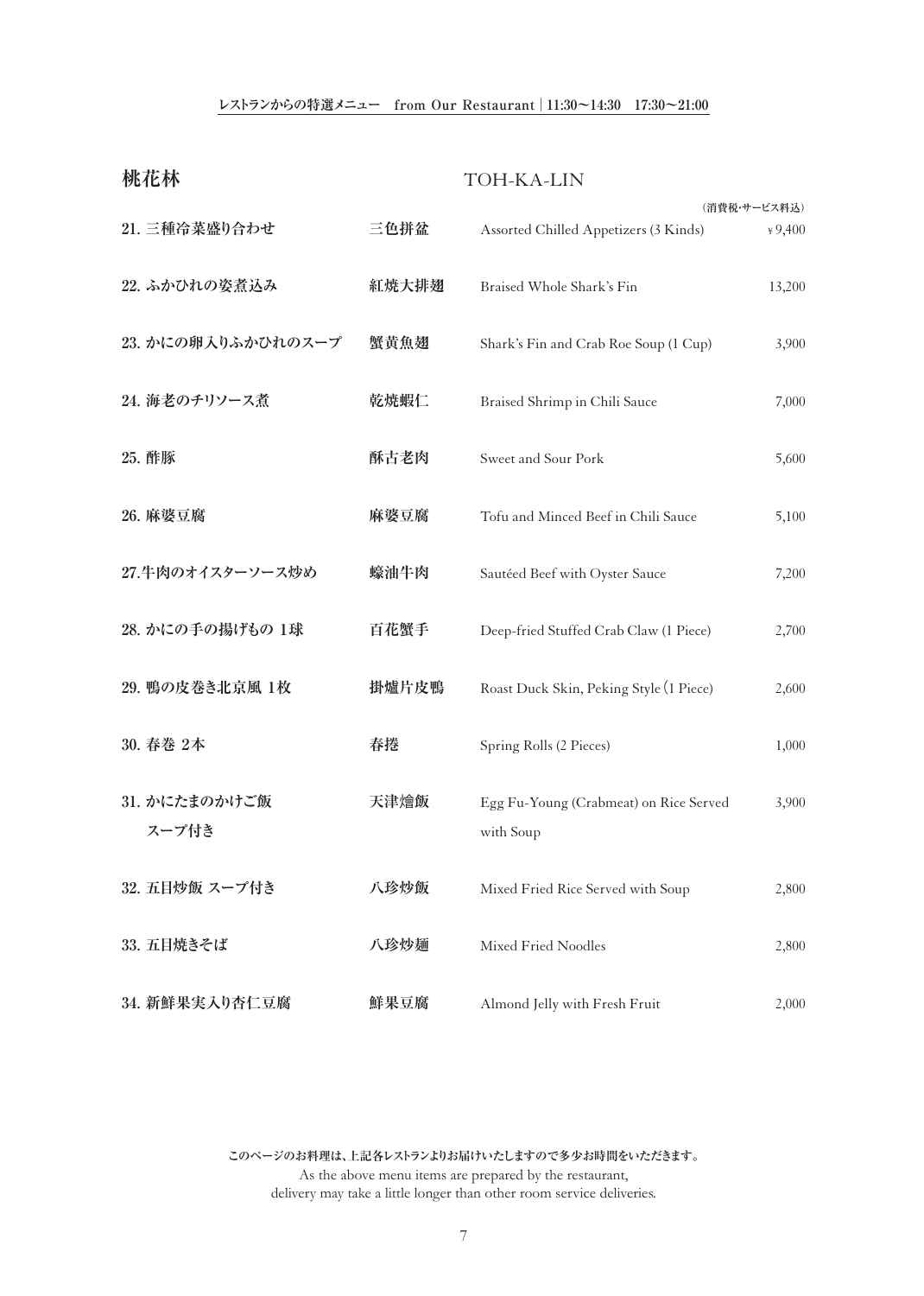#### **お飲み物 Beverage**

| アルコール類                   | Alcoholic Drink                           |              |
|--------------------------|-------------------------------------------|--------------|
|                          |                                           | (消費税・サービス料込) |
| 国産ビール                    | Domestic Beer                             | $*1,500$     |
| (アサヒ、キリン、サッポロ または サントリー) | (Asahi, Kirin, Sapporo or Suntory)        |              |
| 輸入ビール (バドワイザー または ハイネケン) | Imported Beer (Budwiser or Heineken)      | 1,500        |
| アサヒドライゼロ (ノンアルコール)       | Asahi Dry Zero 334ml (Non-alcohol)        | 1,400        |
| 八海山 180ml (冷酒)           | Cold Sake (Hakkaisan) 180ml               | 3,000        |
| 九頭竜 150ml (熱燗)           | Hot Sake (Kuzuryu) 150ml                  | 1,800        |
| 麦焼酎 いいちこ                 | Japanese Shochu of Wheat (Iichiko)        | 1,800        |
| 芋焼酎 唐仁原                  | Japanese Shochu of Potato (Toujinbara)    | 1,800        |
| ジントニック または カンパリソーダ       | Gin Tonic or Campari Soda                 | 2,200        |
| 国産ウイスキー 響ブレンダーズチョイス      | Japanese Whisky (Hibiki Blender's Choice) | 2,300        |
| ボトルサービス Bottle Service   |                                           |              |
| 焼酎 (いいちこ または 唐仁原)        | Japanese Shochu (Iichiko or Toujinbara)   | $*25,000$    |
| 国産ウイスキー 響ブレンダーズチョイス      | Japanese Whisky (Hibiki Blender's Choice) | 46,000       |

| ソフトドリンク                | Beverage                          |          |
|------------------------|-----------------------------------|----------|
| コーヒー、エスプレッソ または 紅茶     | Coffee, Espresso or Tea           | $*1,700$ |
| アイスコーヒー または アイスティー     | Iced Coffee or Iced Tea           | 1,500    |
| ミルクセーキ(バニラ または チョコレート) | Milk Shake (Vanilla or Chocolate) | 1,400    |
| コーラ                    | Cola                              | 1,100    |
| コーラゼロ                  | Cola Zero                         | 1,100    |
| ジンジャーエール               | Ginger Ale                        | 1,100    |
| エビアン 750ml             | Evian 750ml                       | 1,900    |
| ペリエ 330ml              | Perrier 330ml                     | 1,100    |
| サンペレグリーノ 750ml         | S. Pellegrino 750ml               | 1,900    |